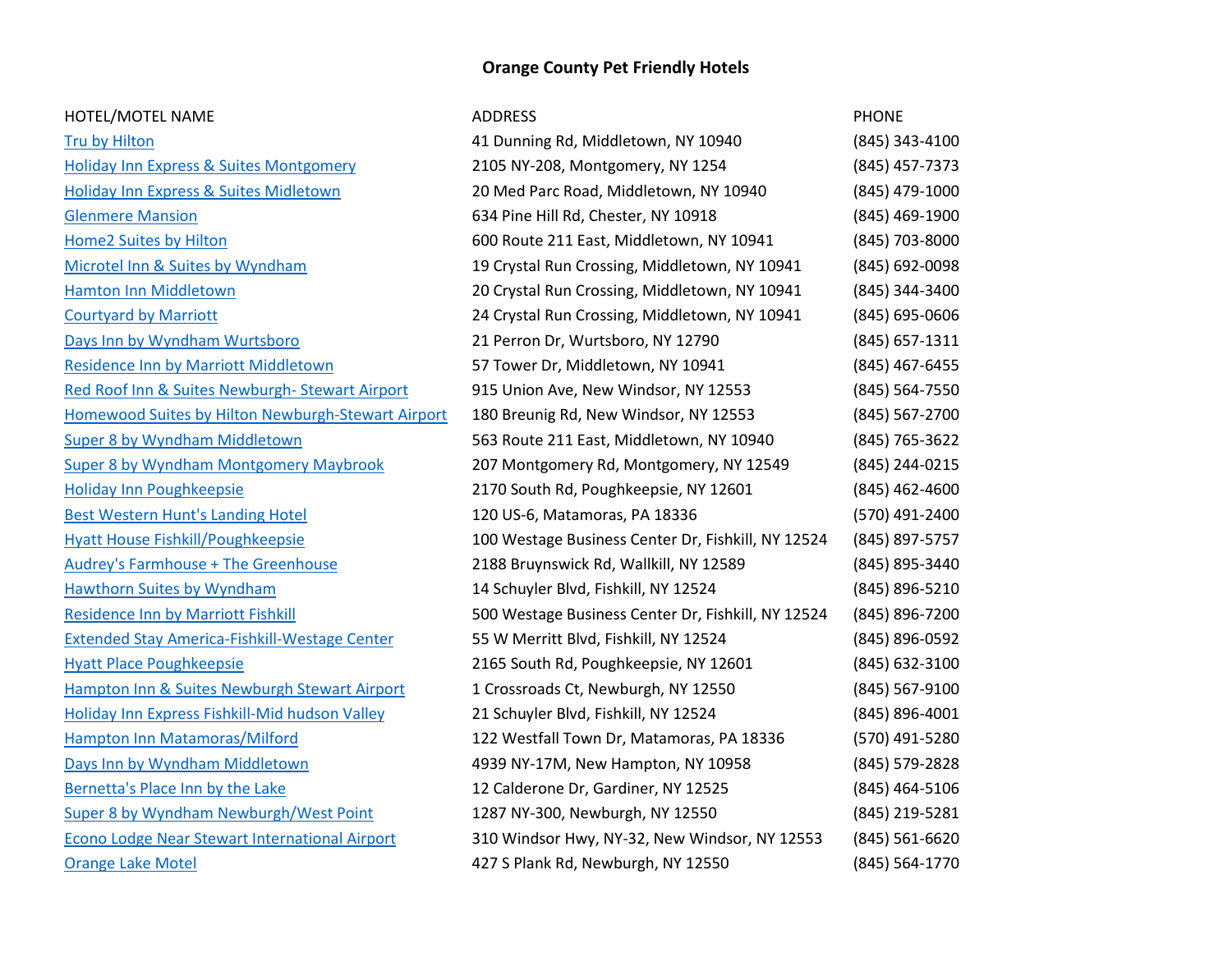| <b>Cadet Motel</b>       | 2582 Us Highway 9W, Cornwall, NY 12518     | (845) 534-4595 |
|--------------------------|--------------------------------------------|----------------|
| James Motel              | 370 State Route 17M, Monroe, NY, US, 10950 | (833) 778 1789 |
| <b>Harvest Inn Hotel</b> | 95 Boniface Dr, Pine Bush, NY 12566        | (845) 744-5700 |

# **Rockland County Pet Friendly Hotels**

| HOTEL/MOTEL NAME                  | <b>ADDRESS</b>                      | <b>PHONE</b> |
|-----------------------------------|-------------------------------------|--------------|
|                                   | 20 Overlook Blvd, Nanuet, NY        |              |
| <b>Candlewood Suites - Nanuet</b> | 10954                               | 845-371-4445 |
| <b>Crowne Plaza Suffern</b>       | 3 Executive Blvd, Suffern, NY 10901 | 845-357-4800 |
|                                   | 90 Spring Valley Market Place,      |              |
| <b>Element Spring Valley</b>      | Spring Valley, NY 10977             | 845-694-8200 |
| Days Inn Nanuet Spring Valley     | 367 W. Rte. 59, Nanuet, NY 10954    | 855-240-9522 |
| <b>Tappan Zee Hotel</b>           | 110 N. Rte. 303, W. Nyack, NY 10994 | 845-358-4100 |

## **Sullivan County Pet Friendly Hotels**

| HOTEL/MOTEL NAME                    | <b>ADDRESS</b>                           | <b>PHONE</b> |
|-------------------------------------|------------------------------------------|--------------|
| <b>Blue Hill Lodge</b>              | 1471 Denning Rd, Claryville NY 12725     |              |
| Inn at Lake Joseph                  | 162 St. Josephs Rd, Forestburgh NY 12777 | 845-791-9506 |
| <b>Moonriver Inn</b>                | 240 Bridge St, Narrowsburg NY 12764      | 917-882-3067 |
| Nine River Road                     | 9 River Rd, Callicoon NY 12723           | 845-887-0042 |
| North Branch Inn                    | 869 N. Branch Rd, N. Branch NY 12766     | 845-482-2339 |
| Ramada by Wyndham Rock Hill         | 283 Rock Hill Dr, Rock Hill NY 12775     | 845-796-3100 |
| <b>Reynolds House Inn and Motel</b> | 1934 Old Rte 17, Roscoe NY 12776         | 607-498-4422 |
| Super 8 by Wyndham                  | 290 E. Broadway, Monticello NY 12701     | 888-389-4121 |
|                                     | 982 DeBruce Rd, Livingston Manor NY      |              |
| The DeBruce                         | 12758                                    | 845-439-3900 |

### **Westchester County Pet Friendly Hotels**